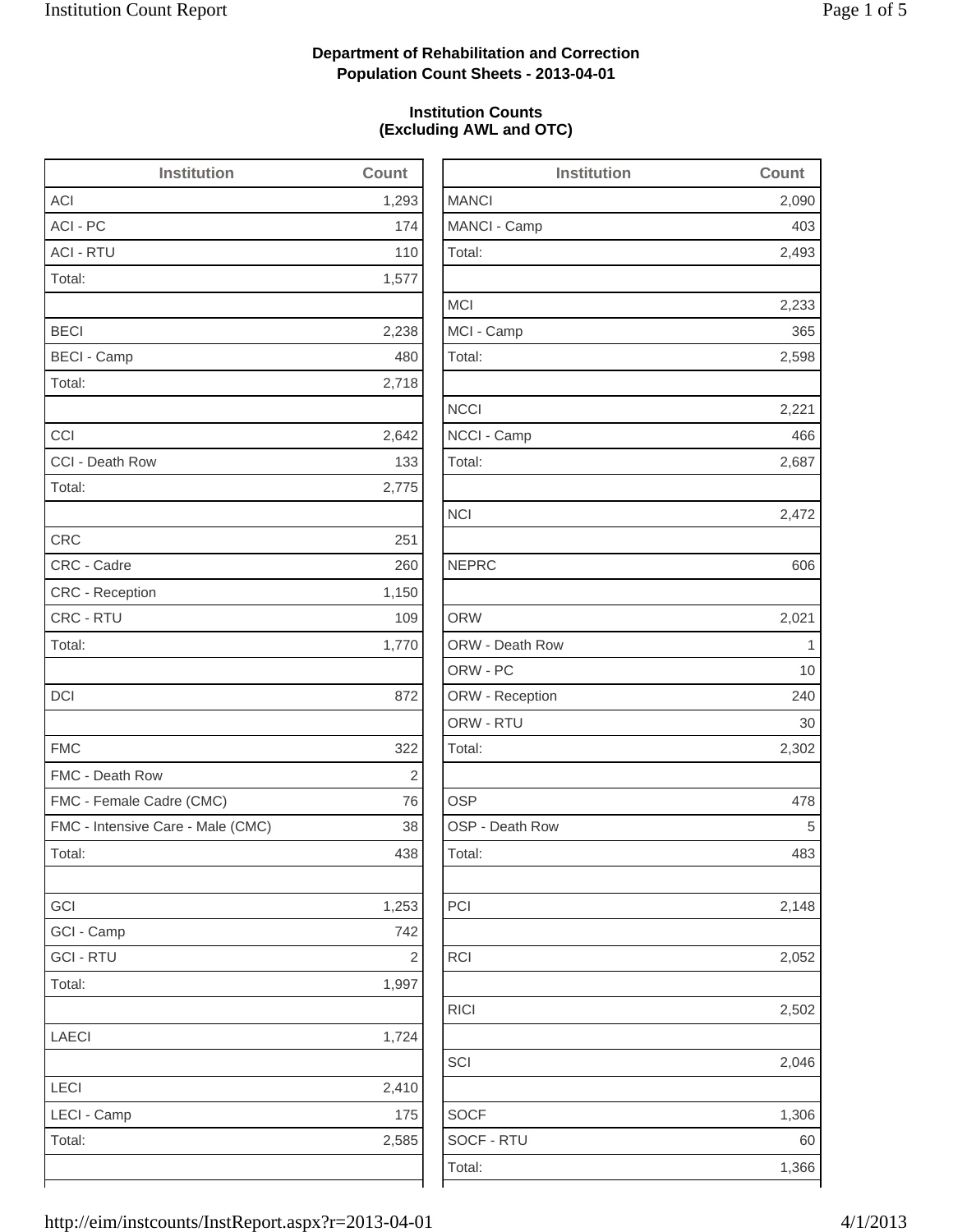## Institution Count Report Page 2 of 5

| <b>LOCI</b>              | 2,319 |
|--------------------------|-------|
|                          |       |
| <b>LORCI</b>             | 153   |
| <b>LORCI - Cadre</b>     | 254   |
| <b>LORCI - Reception</b> | 1,077 |
| Total:                   | 1,484 |
|                          |       |
| <b>MACI</b>              | 985   |
| MACI - Minimum           | 1,374 |
| MACI - Youth             | 32    |
| Total:                   | 2,391 |

| 1,255<br>1,354<br>51<br>1,405 |
|-------------------------------|
|                               |
|                               |
|                               |
|                               |
|                               |
|                               |
|                               |
| 1,052                         |
|                               |

\* The Total Population includes 39 Offenders with Reason Codes 30 & 31.

\*\* The Total Population includes 23 Offenders with Reason Code 0A.

#### **Male Population by Security Level (Include AWL and Exclude OTC)**

| $\frac{1}{2}$         |                   |             |            |          |              |
|-----------------------|-------------------|-------------|------------|----------|--------------|
| <b>Security Level</b> |                   | <b>Body</b> | <b>AWL</b> | $(-OTC)$ | <b>Total</b> |
| Total Levels 3,4,5    |                   | 14.485      | 41         | 119      | 14.407       |
| Total Levels 2        |                   | 17.709      | 89         | 149      | 17,649       |
| Total Levels 1        |                   | 13.918      | 75         | 96       | 13,897       |
| Total Death Row       |                   | 140         |            |          | 141          |
|                       | <b>Total Male</b> | 46,252      | 206        | 364      | 46,094       |

#### **Female Population by Institution (Include AWL and Exclude OTC)**

|                          | $(110144C)$ and $210144C$ |             |             |                |
|--------------------------|---------------------------|-------------|-------------|----------------|
| <b>Institution</b>       | <b>Body</b>               | <b>AWL</b>  | $(-OTC)$    | <b>Total</b>   |
| <b>CRC</b>               | 2                         | $\mathbf 0$ | 0           | $\overline{2}$ |
| <b>DCI</b>               | 872                       | 5           | 10          | 867            |
| <b>FMC</b>               | 5                         | 1           | 2           | $\overline{4}$ |
| FMC - Female Cadre (CMC) | 76                        | 2           | $\mathbf 0$ | 78             |
| <b>NEPRC</b>             | 606                       | 5           | 12          | 599            |
| <b>ORW</b>               | 2,021                     | 17          | 15          | 2,023          |
| ORW - Death Row          | 1                         | $\mathbf 0$ | $\mathbf 0$ |                |
| ORW - PC                 | 10                        | $\mathbf 0$ | $\mathbf 0$ | 10             |
| ORW - Reception          | 240                       | 0           | $\mathbf 0$ | 240            |
| ORW - RTU                | 30                        | $\mathbf 0$ | $\mathbf 0$ | 30             |
| <b>Total Female</b>      | 3,863                     | 30          | 39          | 3,854          |
| <b>Total Population:</b> | 50,115                    | 236         | 403         | 49,948         |

#### **Male Population by Institution: Security Levels 3, 4, 5 (Include AWL and Exclude OTC)**

| (include AVVL and Exclude OTC) |             |            |          |              |
|--------------------------------|-------------|------------|----------|--------------|
| Institution                    | <b>Body</b> | <b>AWL</b> | $(-OTC)$ | <b>Total</b> |
| <b>ACI</b>                     | 34          |            |          | 34           |
|                                |             |            |          |              |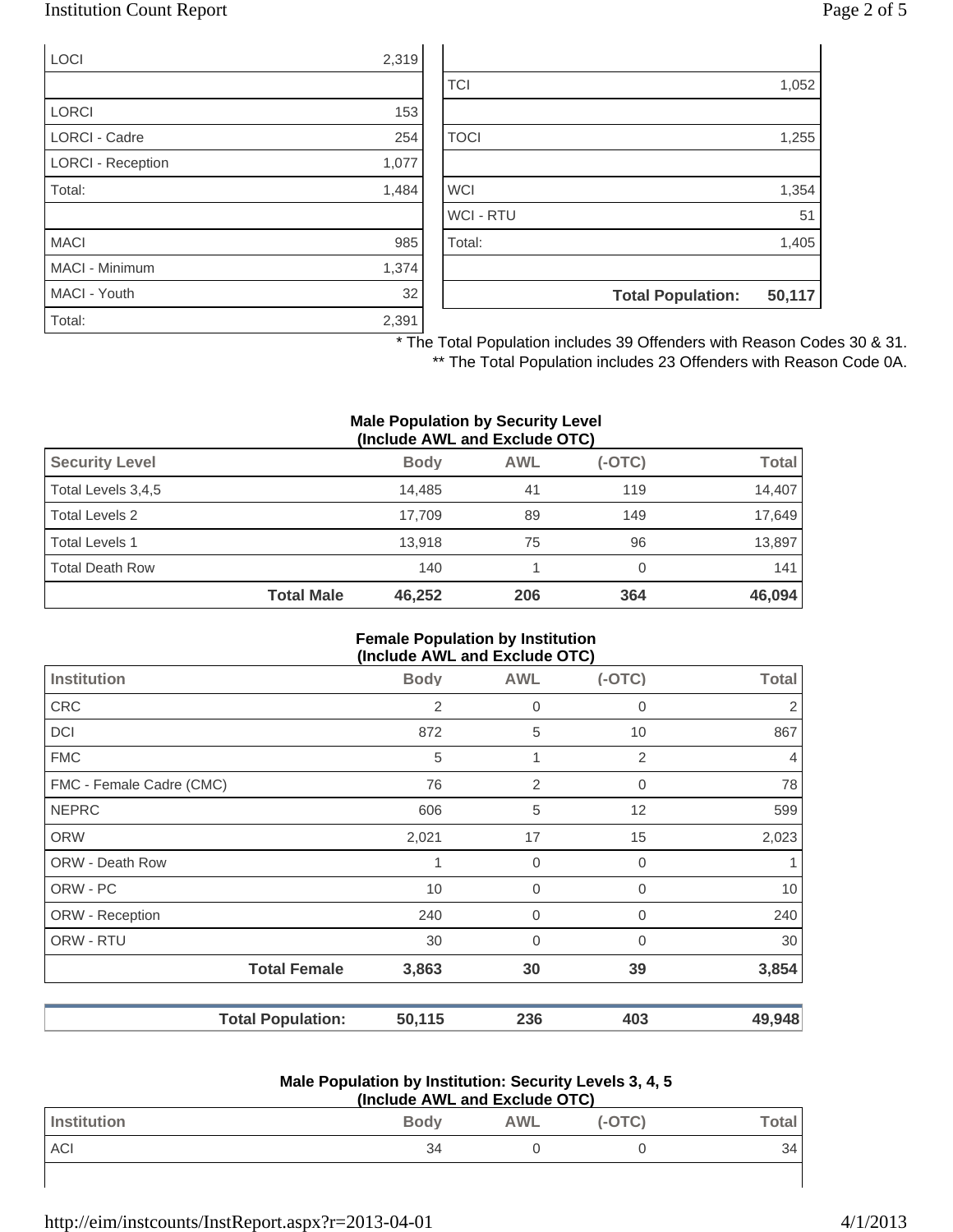# Institution Count Report Page 3 of 5

| ACI - PC                          |                      | 96             | $\mathbf 0$      | $\mathsf{O}\xspace$ | 96             |
|-----------------------------------|----------------------|----------------|------------------|---------------------|----------------|
| <b>BECI</b>                       |                      | 31             | $\boldsymbol{0}$ | $\overline{2}$      | 29             |
| CCI                               |                      | 28             | $\mathbf 0$      | $\mathbf 1$         | 27             |
| CCI - Death Row                   |                      | $\overline{2}$ | $\boldsymbol{0}$ | $\mathsf{O}\xspace$ | $\overline{2}$ |
| CRC                               |                      | 119            | $\mathbf{1}$     | $10$                | 110            |
| CRC - Cadre                       |                      | 230            | $\boldsymbol{0}$ | $\mathbf 0$         | 230            |
| CRC - Reception                   |                      | 760            | $\,$ 3 $\,$      | 13                  | 750            |
| CRC - RTU                         |                      | 92             | $\mathbf 0$      | $\mathbf 0$         | 92             |
| <b>FMC</b>                        |                      | 15             | $\mathbf 0$      | $\mathsf{O}\xspace$ | 15             |
| FMC - Intensive Care - Male (CMC) |                      | $\,8\,$        | $\boldsymbol{0}$ | $\mathsf{O}\xspace$ | $\,8\,$        |
| GCI                               |                      | 14             | $\boldsymbol{0}$ | $\mathbf{1}$        | 13             |
| <b>LAECI</b>                      |                      | 11             | $\overline{7}$   | $\mathsf{O}\xspace$ | 18             |
| LECI                              |                      | 2,295          | $\overline{2}$   | 14                  | 2,283          |
| LOCI                              |                      | 22             | $\boldsymbol{0}$ | $\mathbf 0$         | 22             |
| LORCI                             |                      | 91             | $\,6\,$          | 19                  | 78             |
| <b>LORCI - Cadre</b>              |                      | 243            | $\mbox{O}$       | $\mathbf 0$         | 243            |
| <b>LORCI - Reception</b>          |                      | 704            | $\mathbf{1}$     | $\mathsf{O}\xspace$ | 705            |
| <b>MACI</b>                       |                      | 44             | $\mbox{O}$       | $\sqrt{2}$          | 42             |
| MACI - Youth                      |                      | 17             | $\mathbf 0$      | $\mathbf{1}$        | 16             |
| <b>MANCI</b>                      |                      | 2,034          | $\,8\,$          | 14                  | 2,028          |
| <b>MCI</b>                        |                      | 21             | $\boldsymbol{0}$ | $\mathbf 0$         | 21             |
| <b>NCCI</b>                       |                      | 16             | $\mathbf 0$      | $\mathsf{O}\xspace$ | 16             |
| NCCI - Camp                       |                      | $\mathbf{1}$   | $\mbox{O}$       | $\mathsf{O}\xspace$ | $\mathbf{1}$   |
| <b>NCI</b>                        |                      | 32             | $\mathbf 0$      | $\mathsf{O}\xspace$ | 32             |
| <b>OSP</b>                        |                      | 478            | $\mbox{O}$       | $\mathbf{1}$        | 477            |
| PCI                               |                      | 56             | $\mathbf 1$      | $\mathbf 0$         | 57             |
| $\sf RCI$                         |                      | 2,024          | $\overline{4}$   | $18$                | 2,010          |
| <b>RICI</b>                       |                      | 28             | $\boldsymbol{0}$ | $\,0\,$             | 28             |
| SCI                               |                      | 25             | $\mbox{O}$       | $\mathsf{O}\xspace$ | 25             |
| SOCF                              |                      | 1,306          | $\mathbf{1}$     | $\mathfrak{S}$      | 1,304          |
| SOCF - RTU                        |                      | 60             | $\mbox{O}$       | $\mathsf{O}\xspace$ | 60             |
| <b>TCI</b>                        |                      | 1,017          | $\sqrt{2}$       | 5                   | 1,014          |
| <b>TOCI</b>                       |                      | 1,205          | $\overline{4}$   | $\overline{4}$      | 1,205          |
| WCI                               |                      | 1,277          | $\mathbf 1$      | 11                  | 1,267          |
| WCI - RTU                         |                      | 49             | $\mbox{O}$       | $\,0\,$             | 49             |
|                                   | Total Levels 3, 4, 5 | 14,485         | 41               | 119                 | 14,407         |

### **Male Population by Institution: Security Level 2 (Include AWL and Exclude OTC)**

|                    | .           |            |          |              |
|--------------------|-------------|------------|----------|--------------|
| <b>Institution</b> | <b>Body</b> | <b>AWL</b> | $(-OTC)$ | <b>Total</b> |
| ACI                | 663         |            |          | 668          |
| ACI - PC           | 59          |            |          | 60           |
| <b>ACI - RTU</b>   | 68          |            |          | 69           |
|                    |             |            |          |              |

http://eim/instcounts/InstReport.aspx?r=2013-04-01 4/1/2013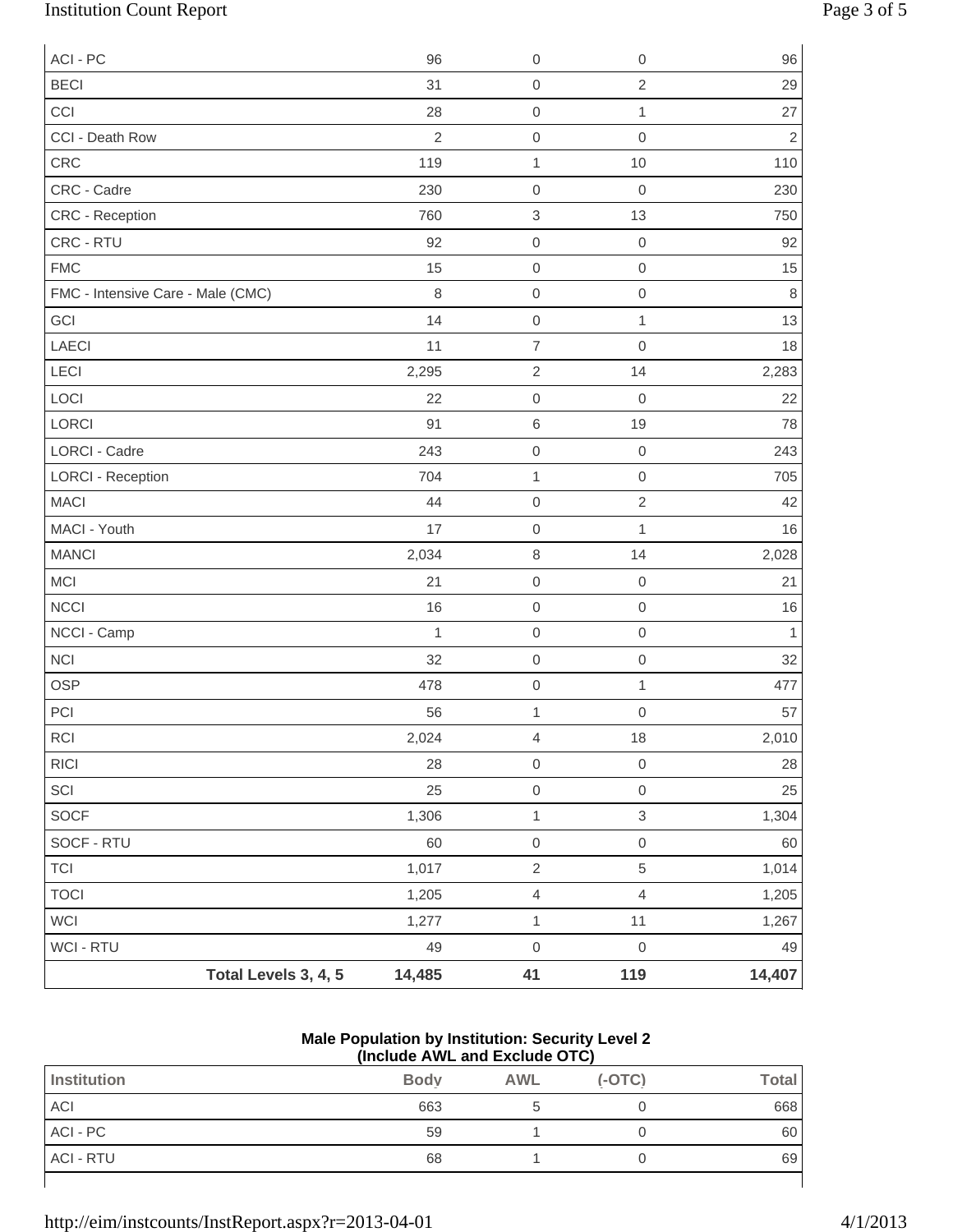# Institution Count Report Page 4 of 5

| <b>Total Level 2</b>              | 17,709         | 89                       | 149                      | 17,649         |
|-----------------------------------|----------------|--------------------------|--------------------------|----------------|
| WCI - RTU                         | $\sqrt{2}$     | $\mathbf 0$              | $\mathbf 0$              | $\mathbf{2}$   |
| WCI                               | 76             | $\mathsf{O}\xspace$      | $\mathbf 0$              | 76             |
| <b>TOCI</b>                       | 50             | $\mathsf{O}\xspace$      | $\mathbf 0$              | 50             |
| <b>TCI</b>                        | 35             | $\mathsf{O}\xspace$      | $\mathbf 0$              | 35             |
| SCI                               | 1,226          | 5                        | 14                       | 1,217          |
| <b>RICI</b>                       | 573            | $\mathbf{1}$             | $\overline{4}$           | 570            |
| $\sf RCI$                         | 28             | $\,0\,$                  | $\mathbf 0$              | 28             |
| PCI                               | 924            | 10                       | 5                        | 929            |
| <b>NCI</b>                        | 1,911          | 5                        | 17                       | 1,899          |
| <b>NCCI</b>                       | 1,385          | 10                       | 12                       | 1,383          |
| MCI - Camp                        | $\overline{2}$ | $\boldsymbol{0}$         | $\mathbf 0$              | $\overline{2}$ |
| MCI                               | 1,885          | 11                       | 18                       | 1,878          |
| MANCI - Camp                      | $\mathbf{1}$   | $\mathbf 0$              | $\mathbf 0$              | $\mathbf{1}$   |
| <b>MANCI</b>                      | 48             | $\mathsf{O}\xspace$      | $\mathbf 0$              | 48             |
| MACI - Youth                      | 15             | $\mathbf 0$              | $\mathbf 0$              | 15             |
| <b>MACI</b>                       | 941            | $\mathbf 1$              | $\overline{4}$           | 938            |
| <b>LORCI - Reception</b>          | 185            | 0                        | $\mbox{O}$               | 185            |
| LORCI - Cadre                     | $\,8\,$        | $\mathbf 0$              | $\mathbf 0$              | $\,8\,$        |
| LORCI                             | 39             | 4                        | $\,6\,$                  | 37             |
| LOCI                              | 1,346          | $\mathbf{1}$             | 20                       | 1,327          |
| LECI                              | 104            | $\mathbf 0$              | $\mathbf 0$              | 104            |
| <b>LAECI</b>                      | 1,378          | 14                       | 13                       | 1,379          |
| GCI - Camp                        | $\mathbf{1}$   | $\mathbf 0$              | $\mathbf 0$              | $\mathbf{1}$   |
| GCI                               | 824            | $\overline{2}$           | $\overline{4}$           | 822            |
| FMC - Intensive Care - Male (CMC) | 14             | 0<br>$\mathbf{1}$        | $\mathbf 0$              | 15             |
| <b>FMC</b>                        | 26             | 0                        | $\mbox{O}$               | 26             |
| CRC - Reception<br>CRC - RTU      | 255<br>13      | $\mathbf{1}$             | $\sqrt{2}$<br>$\mbox{O}$ | 254<br>13      |
| CRC - Cadre                       | 18             | $\mathbf 0$              | $\mathbf 0$              | 18             |
| CRC                               | 95             | $\mathbf{1}$             | $\mathbf 0$              | 96             |
| CCI                               | 1,918          | $\overline{\mathcal{I}}$ | 10                       | 1,915          |
| <b>BECI - Camp</b>                | $\,$ 5 $\,$    | 0                        | $\mathbf 0$              | $\sqrt{5}$     |
| <b>BECI</b>                       | 1,588          | 8                        | 20                       | 1,576          |
|                                   |                |                          |                          |                |

### **Male Population by Institution: Security Level 1 (Include AWL and Exclude OTC)**

| Institution      | <b>Body</b> | <b>AWL</b> | $(-OTC)$ | <b>Total</b> |
|------------------|-------------|------------|----------|--------------|
| ACI              | 596         | 5          |          | 601          |
| ACI - PC         | 19          |            |          | 19           |
| <b>ACI - RTU</b> | 42          | 0          |          | 42           |
| <b>BECI</b>      | 618         |            | 10       | 615          |
| BECI - Camp      | 475         |            |          | 475          |
|                  |             |            |          |              |